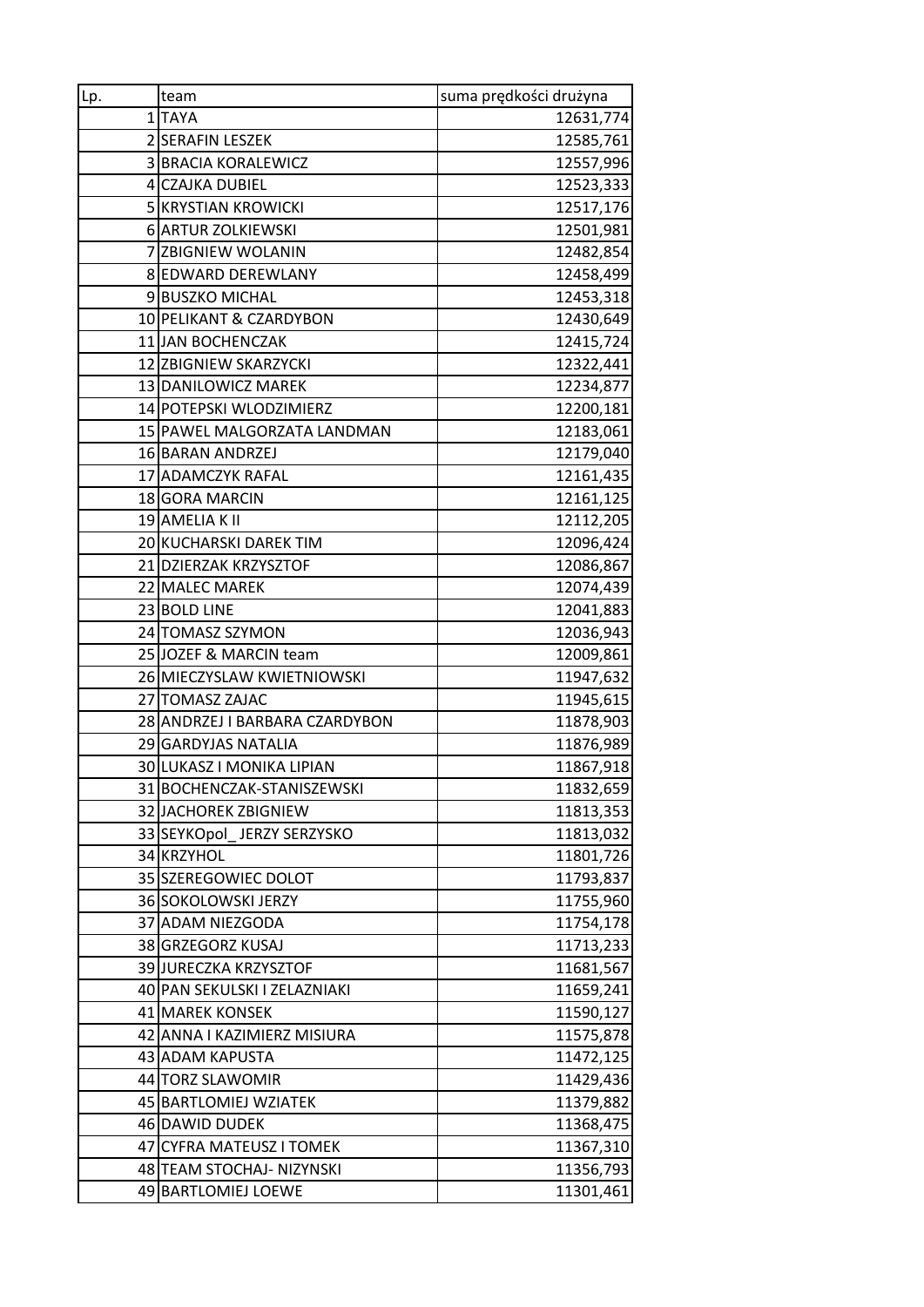| 50 ZAWISLAK ADAM                         | 11164,380 |
|------------------------------------------|-----------|
| 51 MMMMM DANILOWICZ                      | 11117,199 |
| 52 WAJSZCZUK RYSZARD                     | 11109,260 |
| 53 WIESLAW CALUJ                         | 10974,918 |
| 54 KROLIKOWSKI-ROBAKIEWICZ               | 10935,051 |
| 55 JUSTYNA KORYCKA                       | 10927,151 |
| 56 MACIUSZEK MICHAL                      | 10872,669 |
| 57 KUBACEK LUBOMIR                       | 10865,053 |
| 58 NAWROCKI BARTOSZ                      | 10851,179 |
| 59 WEBER ADAM I HENRYK                   | 10803,103 |
| 60 ZAWADA ANDRZEJ                        | 10796,885 |
| 61 WALDEMAR WROBEL                       | 10670,538 |
| 62 RIO ADI                               | 10647,462 |
| 63 SANTOS HODOWLA                        | 10640,625 |
| 64 ADRIAN DROZD                          | 10639,854 |
| 65 SZYMKOWIAK MIROSLAW                   | 10633,248 |
| 66 PIOTROWSKI TOMASZ                     | 10605,926 |
| 67 OBIDZINSKI ROBERT                     | 10547,679 |
| 68 KAROLEK                               | 10492,876 |
| 69 PIOTR SMYK II                         | 10488,286 |
| 70 MARIUSZ DUDA                          | 10466,072 |
| 71 WALDEK MAJEWSKI                       | 10395,830 |
| 72 TALENT QUATRO MATUSKA                 | 10387,265 |
| 73 SZTOBNICKI                            | 10305,923 |
| 74 PIETRASZEK TOMASZ                     | 10269,390 |
| 75 WACLAW SWATOWSKI                      |           |
|                                          | 10259,560 |
| 76 CIENKUSZ STANISLAW KAROL JAN I        | 10100,329 |
| 77 AMELIA K. I                           | 10086,620 |
| 78 KAROLINA SMYK                         | 9974,706  |
| 79 MATEUSZ WALESA                        | 9947,411  |
| 80 KURKOWSKI SLAWOMIR                    | 9934,036  |
| 81 DLA GRAZYNKI I                        | 9919,780  |
| 82 ZAJAC SZYMANSKI                       | 9895,310  |
| 83 DLA GRAZYNKI II                       | 9879,599  |
| 84 SZALENIEC TEAM H.P.A.M.               | 9830,341  |
| 85 MIROSLAW WARDA                        | 9785,466  |
| 86 DARIUSZ ZYBURA                        | 9608,853  |
| 87 WG MAZURY                             | 9603,194  |
| 88 GRZEGORZ KRAJEWSKI                    | 9540,170  |
| 89 OLIVIER KRAWCZAK                      | 9525,904  |
| 90 OLIWKA TEAM                           | 9506,205  |
| 91 KWIETNIOWSKI RAFAL                    | 9470,002  |
| 92 SMYK PIOTR III                        | 9359,299  |
| 93 SCHULZ TEAM                           | 9335,259  |
| 94 MIAZEK - JANICKI                      | 9306,443  |
| 95 SMYK TOMEK IV                         | 9249,229  |
| 96 VAN VET J. RAK- K. BYC                | 9113,371  |
| 97 DROMADERY I                           | 9039,198  |
| 98 TOMASZ SMYK (DR. II)<br>99 SMYK PIOTR | 9014,489  |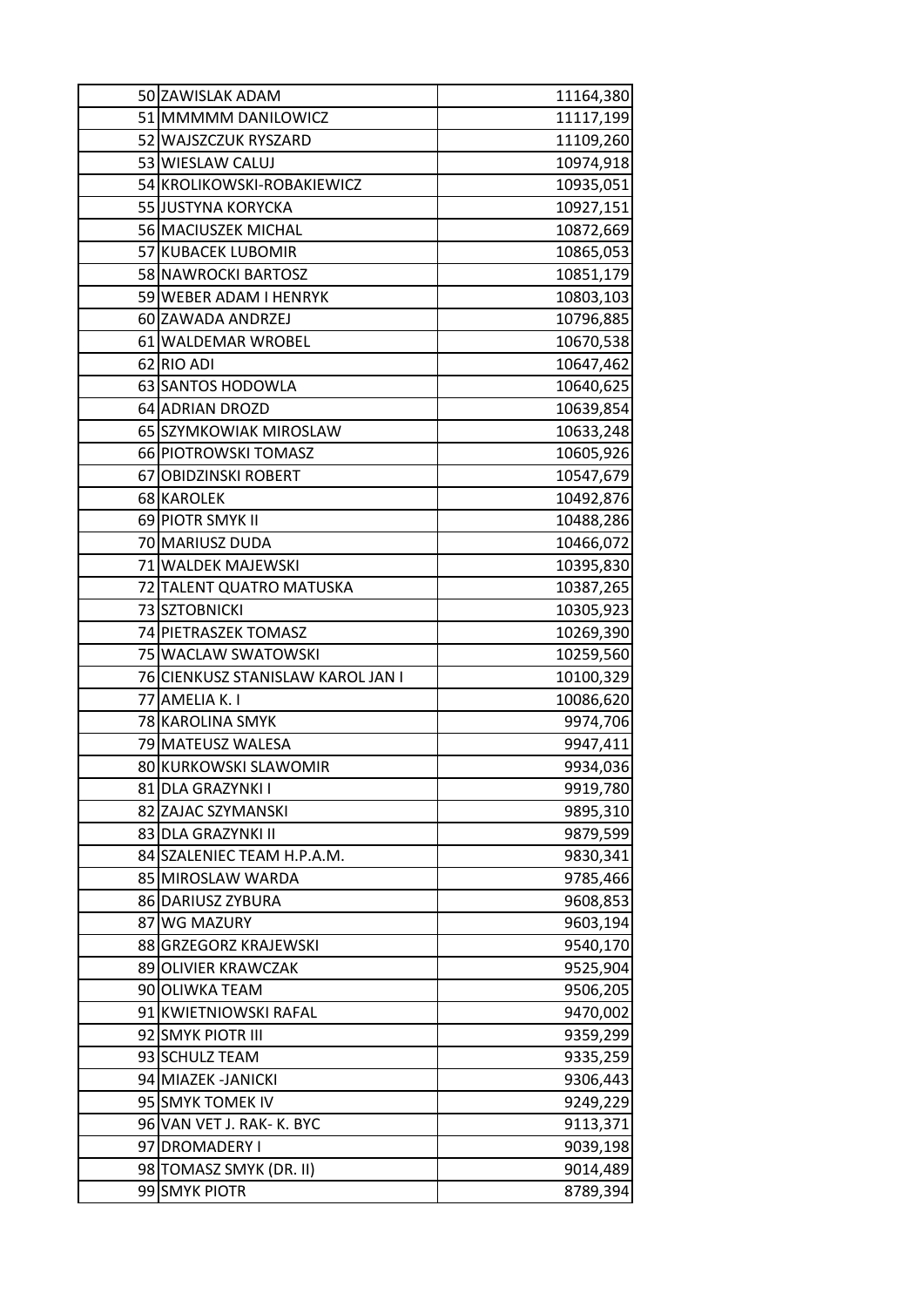| 100 TOMASZ IWANSKI                      | 8719,913             |
|-----------------------------------------|----------------------|
| 101 PIOCAR                              | 8549,576             |
| 102 LEON - KRZYSIEK                     | 8499,704             |
| 103 PIEROGI                             | 8463,190             |
| 104 STANI                               | 8422,274             |
| 105 FLOREK RYSZARD                      | 8391,012             |
| 106 SZAJA MONIKA I PAWEL                | 8366,865             |
| 107 LASECKI JERZY                       | 8355,299             |
| 108 AMIGO                               | 8337,198             |
| 109 GUINNES OLYMPIC TEAM                | 8171,802             |
| 110 GIBA                                | 8152,705             |
| 111 BIERNAT-KUSCH                       | 8129,148             |
| 112 SLAWOMIR BLASZCZAK                  | 7994,101             |
| 113 MARIAN PACZOS CHARYTATYWNE          | 7950,094             |
| 114 TEAM NIKOL                          | 7844,009             |
| 115 MALEC MAREK II                      | 7780,548             |
| 116 BRACIA GRYGLAS KACZYNSKI            | 7678,726             |
| 117 TEAM ESCHKE KOLODYNSKI              | 7596,843             |
| 118 MAZIARZ KONRAD                      | 7502,234             |
| 119 KORBUS KRZYSZTOF                    | 7457,034             |
| 120 DOMINIK RAFAL                       | 7395,782             |
| 121 MATEUSZ ANDRACZKO                   | 7314,011             |
| 122 KOMOR TEAM                          | 7174,522             |
| 123 BLASZCZYK LEON                      | 7140,968             |
| 124 POLNIK CZESLAW                      | 7122,432             |
| 125 DARIUSZ BIENIEK                     | 7110,775             |
| 126 TIM-MODLISZEWICE                    | 7099,528             |
| 127 MAREK SUDOWSKI                      | 7099,421             |
| 128 PRZEZNACZENIE                       | 7092,441             |
| 129 LOBODA ADAM                         | 7087,939             |
| 130 TOMASZ GOZDUR                       | 7086,454             |
| 131 Z.MITREGA-R.SZEFS-M.SOBIERAJ        | 7062,562             |
| 132 BUSZKO JULIA                        | 7014,516             |
| 133 PO RA PI                            | 6995,804             |
| 134 SERZYSKO JERZY V-ESK                | 6930,048             |
| 135 WEGRZECKI TEAM                      | 6899,853             |
| 136 KOSOBUCKI-OLKOWSKI                  | 6852,584             |
| 137 DYJAK ADAM                          | 6835,093             |
| 138 KAMIL RAFAL                         | 6818,566             |
| 139 BRACIA MIKOLAJCZYK                  | 6815,078             |
| 140 SMYK TOMEK (DR. III)                | 6566,821             |
| 141 SLAWOMIR KLECZAJ                    | 6150,476             |
| 142 DROMADERY II                        | 5922,776             |
| 143 TOMASZ GMINSKI<br>144 ARTUR PAWELEC | 5903,753             |
| 145 KRZYSZTOF KOSTECKI                  | 5790,910             |
| 146 MARCIN LIPKA                        | 5782,800<br>5700,624 |
| 147 WIESLAW WEDZINA                     | 5599,159             |
| 148 AMELKA K III                        | 5443,698             |
| 149 CYFRA STANISLAW                     | 5058,373             |
|                                         |                      |